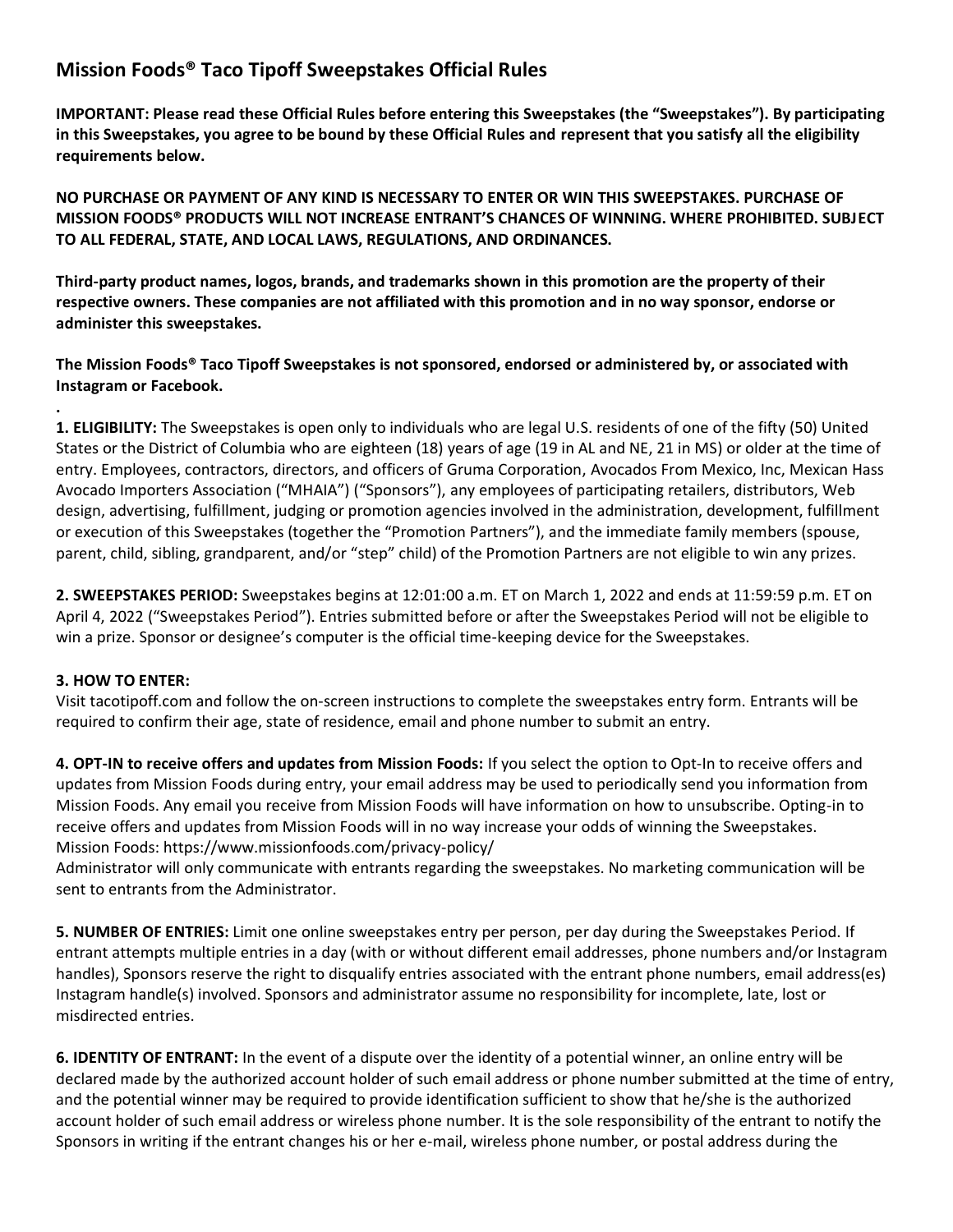Sweepstakes Period. All entries become the property of the Sponsors and will not be acknowledged or returned. Each entry must be manually key stroked and manually entered by the individual entrant. Automated and repetitive electronic submission of entries (including, e.g., entries made using any script, macro, bot or sweepstakes service) will be disqualified and transmissions from these or related email/IP addresses or wireless phone numbers may be blocked.

**7. SELECTION OF WINNERS:** Potential winners will be selected in one (1) random drawing, from among all eligible entries received throughout the Sweepstakes Period. The drawings will be held on or about April 7, 2022. Prizes are detailed in section 9. Marketing Strategies Group, Inc. (the "Sweepstakes Administrator") will randomly select potential sweepstakes winners from all eligible entries received, and the Administrator's decisions will be final and binding. Nonwinning entries will roll over to subsequent entry periods. Odds of winning depend upon the total number of eligible entries received during the Sweepstakes Period.

**8. SWEEPSTAKES WINNER NOTIFICATION/VERIFICATION:** Potential winners will be notified within five (5) days of the drawing. Potential winners that entered online, will be notified via the phone number or email address that was provided upon entry. Potential prize winner must respond within forty-eight (48) hours or the prize will be forfeited and may be awarded to an alternate winner. Sponsors are not responsible for suspended or discontinued wireless service that could prevent a potential winner from receiving his/her prize notification if (i) the attempted notification is returned as undeliverable without a forwarding address; (ii) a telephone or email message notification is not confirmed to Administrator within forty-eight (48) hours; (iii) any required documents are not returned within seven (7) days, including but not limited to the Affidavit of Eligibility and Liability/Publicity Release; or (iv) if winner is otherwise unable to accept the prize as stated, then the prize will be forfeited and may be awarded to an alternate winner. Only five (5) alternate drawings will be held, after which any remaining prizes will remain unrewarded. Allow two to three (2-3) weeks for delivery of the prize following completion of the winner confirmation/verification process.

## **Verification of Potential Winners: POTENTIAL WINNER IS SUBJECT TO VERIFICATION BY ADMINISTRATOR AND SPONSORS, WHOSE DECISIONS ARE FINAL AND BINDING IN ALL MATTERS RELATED TO THE SWEEPSTAKES. AN ENTRANT IS NOT A WINNER OF ANY PRIZE UNLESS AND UNTIL ENTRANT'S ELIGIBILITY HAS BEEN VERIFIED AND ENTRANT HAS BEEN NOTIFIED THAT VERIFICATION IS COMPLETE.**

**9. PRIZE DETAILS:** (11) Prizes will be awarded at the end of the Sweepstakes Period.

**Grand Prize:**  (1) \$5,000 Visa Gift Card

**First Place Prizes:** (10) \$200 Visa Gift Cards

Total Approximate retail value of all prizes: \$7,000.00

**10. PRIZE RESTRICTIONS:** LIMIT ONE (1) PRIZE DURING ENTIRE SWEEPSTAKES PERIOD PER HOUSEHOLD/ADDRESS REGARDLESS OF METHOD OF ENTRY. All federal, state and local taxes associated with the receipt or use of any prizes are the sole responsibility of the winner. Prize cannot be substituted, assigned, transferred, or redeemed for cash; however, sponsors reserve the right (in its discretion) to substitute a prize of comparable or greater value for any prize. Prize cannot be used in conjunction with any other promotion or offer. Only the number of prizes stated in these official rules is available to be won in the Sweepstakes. All other expenses on the receipt and use of the prize not specifically mentioned herein are solely the responsibility of the winner. Any difference between the stated value of any prize and the actual retail value will not be awarded. Any portion of a prize not accepted by winner will be forfeited. Upon forfeiture for any reason as stated in these official rules, no compensation will be given. Winner may receive an IRS form 1099 for the Approximate Retail Value of the prize. Unclaimed prize(s) will not be awarded.

**11. LIMITATIONS OF LIABILITY/ENTRANTS' RELEASES:** Sponsors and Promotion Parties assume no responsibility or liability for (a) any incorrect or inaccurate entry information, or for any faulty or failed electronic data transmissions; (b) any unauthorized access to, or theft, destruction or alteration of entries at any point in the operation of this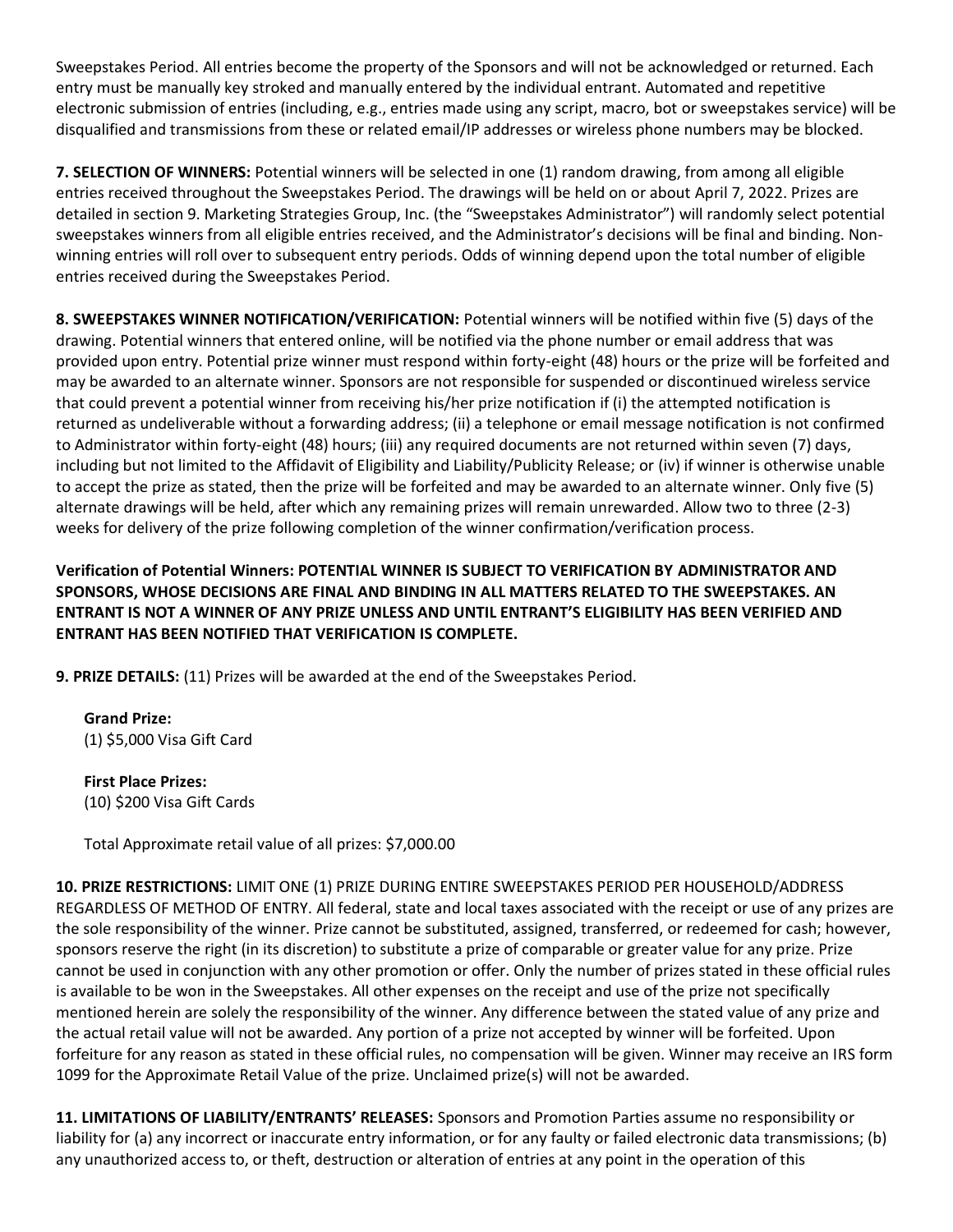Sweepstakes; (c) any technical malfunction, failure, error, omission, interruption, deletion, defect, delay in operation or communications line failure, regardless of cause, with regard to any equipment, systems, networks, lines, satellites, servers, camera, computers or providers utilized in any aspect of the operation of the Sweepstakes; (d) inaccessibility or unavailability of any network or wireless service, the Internet or website or any combination thereof; (e) suspended or discontinued Internet, wireless or land line phone service; or (f) any injury or damage to participants or to any other person's computer or mobile device which may be related to or result from any attempt to participate in the Sweepstakes or download of any materials in the Sweepstakes. If, for any reason, the Sweepstakes is not capable of running as planned -- including, without limitation, due to infection by computer virus, tampering, unauthorized intervention, fraud, technical failures, or any other causes which may corrupt or affect the administration, security, fairness, integrity or proper conduct of this Sweepstakes -- then Sponsors reserve the right in its sole discretion to cancel, terminate, modify or suspend the Sweepstakes in whole or in part. In such event, Sponsors will immediately suspend all drawings and prize awards, and Sponsors reserves the right to award any remaining prizes (up to the total set forth in these Official Rules) in a manner deemed fair and equitable by Sponsors (e.g., in a random drawing from among all eligible, non-suspect entries received up to the time of the impairment), and Sponsors will not have any further liability to any participant in connection with the Sweepstakes.

By participating in the Sweepstakes, entrants release Sponsors and Promotion Parties from any liability whatsoever, and waive any and all causes of action, related to any claims, costs, injuries, losses, or damages of any kind arising out of or in connection with the Sweepstakes or delivery, mis-delivery, acceptance, possession, use of or inability to use any prize (including, without limitation, claims, costs, injuries, losses and damages related to personal injuries, death, damage to or destruction of property, rights of publicity or privacy, defamation or portrayal in a false light, whether intentional or unintentional), whether under a theory of contract, tort (including negligence), warranty or other theory.

The winner bears all risk of loss or damage to their prize after it has been delivered. Except for applicable manufacturers' standard warranties, all prizes are awarded "AS IS" and Sponsors and Promotion Parties make NO REPRESENTATIONS OR WARRANTIES OF ANY KIND, express or implied (including, without limitation, any implied warranty of merchantability or fitness for a particular purpose).

**12. USE OF WINNER'S NAME, LIKENESS, ETC.:** Except where prohibited by law, winner grant the Sponsors the right to print, publish, broadcast and otherwise use -- worldwide in any media now or later known -- each winner's name, address, voice, statement, picture, likeness, and/or prize information, without additional compensation, for public relations, advertising, and promotional purposes as may be determined by Sponsors (including, without limitation, in a public-facing winner list).

**13. DISPUTES/GENERAL CONDITIONS:** Except where prohibited by law, entrant agrees that any and all disputes, claims, and causes of action arising out of or connected with this Sweepstakes or any prize awarded will be resolved individually, without resort to any form of class action, and exclusively by the United States District Court for the Western District of Washington or the appropriate state court located in King County, Washington. This Sweepstakes is governed by the laws of the State of Washington without reference to its conflict of law doctrines. Any provision of these Official Rules deemed unenforceable will be enforced to the extent permissible, and the remainder of these Official Rules will remain in effect. Sponsors may modify and amend these Official Rules during the Promotion for clarification purposes without materially affecting the terms and conditions of the Sweepstakes.

**14. PRIVACY:** Please see Sponsor's online privacy policy: Mission Foods: https://www.missionfoods.com/privacy-policy/ Avocados From Mexico, Inc.: https://avocadosfrommexico.com/privacy-policy/

**15. CONDUCT:** By participating in this Sweepstakes, participants agree to be bound by these Official Rules and the decisions of the Sponsors that are final and binding in all respects. Failure to comply with these Official Rules may result in disqualification. Sponsors reserves the right, at its sole discretion, to disqualify any individual found to be tampering with the play process or the operation of the Sweepstakes; or to be acting in any manner deemed by the Sponsors to be in violation of the Official Rules; or to be acting in any manner deemed by the Sponsors to be unsportsmanlike or disruptive, or with intent to annoy, abuse, threaten or harass any other person. CAUTION: ANY ATTEMPT BY A USER OR